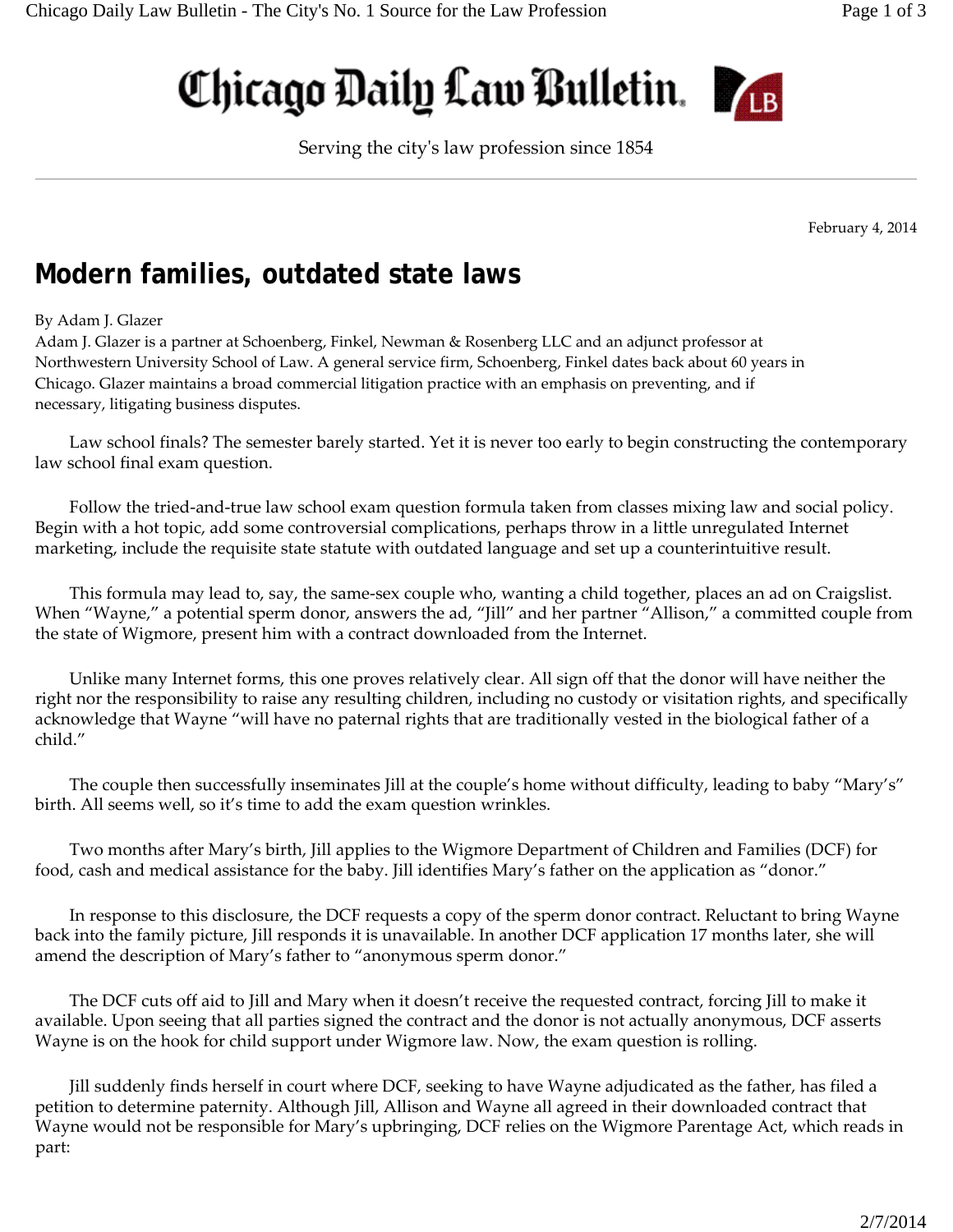## Chicago Daily Law Bulletin - The City's No. 1 Source for the Law Profession Page 2 of 3

"The donor of semen provided to a licensed physician for use in artificial insemination of a woman, other than the donor's wife, is treated in law as if he were not the birth father of a child thereby conceived."

By failing to comply with the statutory requirement to donate semen only to a physician, the DCF argues, Jill, Allison and Wayne diverged from the only path provided by the Wigmore legislature for an artificial insemination procedure that vests all parties with legal protection from a later claim of paternity. The response argument is made that the parties entered into an unambiguous contract clearly indicating all parties' intent that Wayne have no rights or responsibilities for Mary.

The irksome exam question might conclude by calling for consideration of how the court should rule on the DCF's petition in light of the parties' contract, the applicable statute and any relevant public policy concerns.

While these facts may make for an intriguing final exam, they are all too real. Simply substitute "Kansas" for "Wigmore." This precise scenario was considered by the Shawnee County district court in Kansas ex rel. S*ecretary, Department for Children and Families v. W.M.*, No. 12 D 2686 (Jan. 22, 2014).

The court noted that the Uniform Parentage Act, on which Kansas' parentage act is based, was modernized in 2000 and 2002 to clarify parentage issues involving children born from artificial insemination. Physician involvement may have been appropriate decades ago, but the 21st century version of the act recognized modern advances. Kansas, however, did not adopt the revisions "for reasons known only to the legislature."

Stuck with an unambiguous state law dating to 1973, the year the Sears (now Willis) Tower was completed, Richard Nixon began his second term and the Miami Dolphins completed the NFL's only perfect season, the court had no choice but to uphold its antiquated requirement that a physician participate in an artificial insemination for it to divest the donor of his parental responsibilities.

Under Kansas law, the court had to ignore the parties' non‐paternity agreement, and in an apparent case of first impression, ruled the contract comprised an unauthorized attempt to circumvent Wayne's parental obligations. Wayne's status as the birth father was undiminished by the parties' uncontested contractual agreement that he would not be held responsible for Mary.

The state's interest in recovering the \$6,000 in benefits it provided to Mary, as well as holding Wayne responsible for future child support obligations, was deemed paramount.

Interestingly, Wayne could have avoided liability in neighboring Oklahoma, where the modern version of the Uniform Parentage Act was adopted. Not so in Illinois, however. The Illinois Parentage Act, 750 ILCS 40/3, remains just as mired as the Kansas version in the world as it existed in 1973.

While legislation has been pending for one year in the Illinois House to repeal the current Illinois statute and replace it with a dramatically revamped approach, the proposed House Bill 1243 would surprisingly maintain this little‐noticed, but highly outdated, requirement that the semen donation be made to a licensed physician.

Whether this issue is considered by law students or judges, the dilemma surrounding Mary and her consenting, adult parents in Kansas (and Illinois) proves quite contrary to basic fairness principles and evolving views of families.

Forcing child support obligations upon a sperm donor who all parties agreed would have no such responsibilities also vividly demonstrates the need for law to keep pace with the times.

©2014 by Law Bulletin Publishing Company. Content on this site is protected by the copyright laws of the United States. The copyright laws prohibit any copying, redistributing, or retransmitting of any copyright‐protected material. The content is NOT WARRANTED as to quality, accuracy or completeness, but is believed to be accurate at the time of compilation. Websites for other